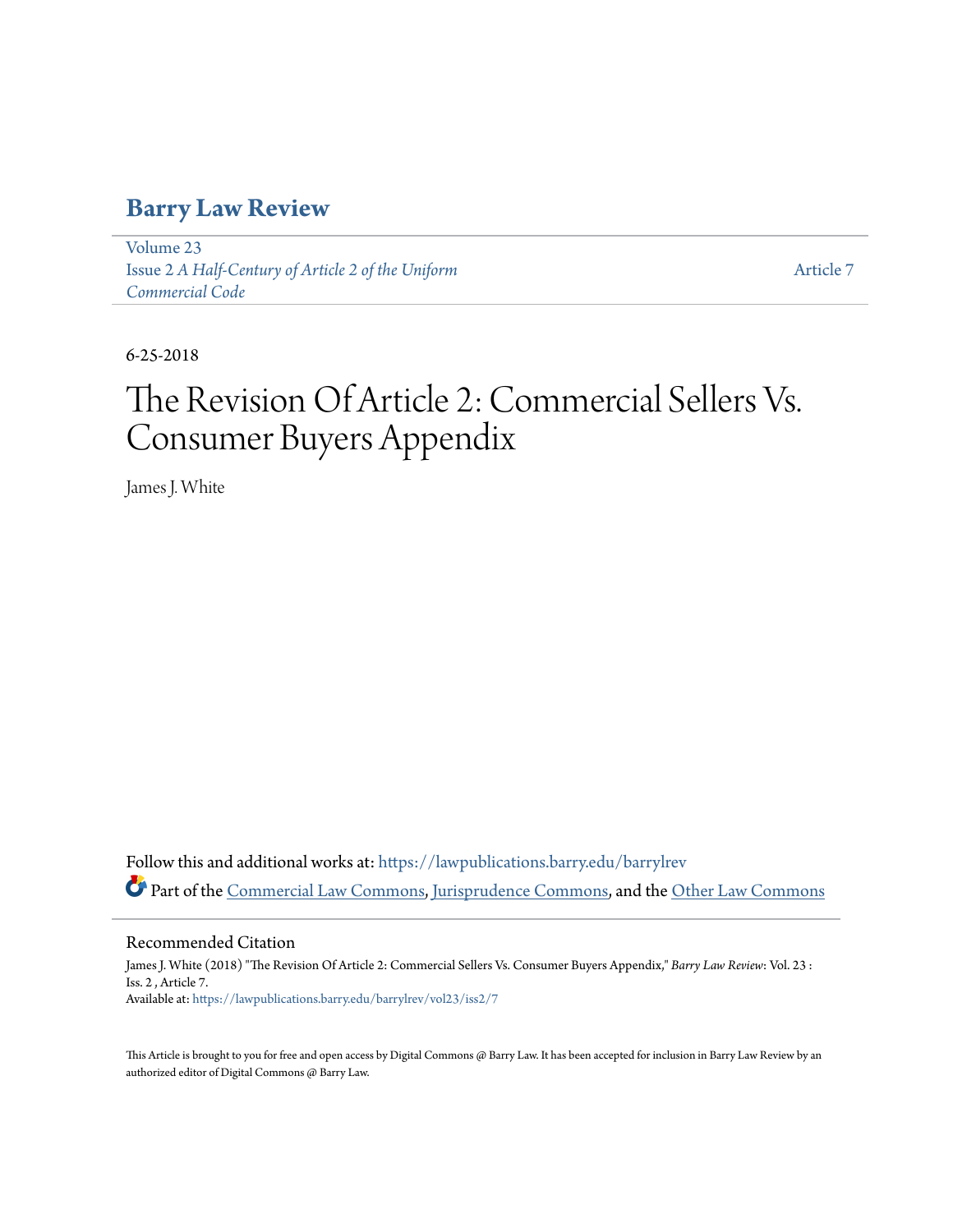### **APPENDIX**

This appendix contains: (1) a compilation of the relevant text from the UCC drafts referenced in the article; (2) an excerpt from the February 1999 AAMA letter to Chairman Bugge; and (3) the full text of the March 1999 memo from Chairman Bugge to the Article 2 drafting committee.

1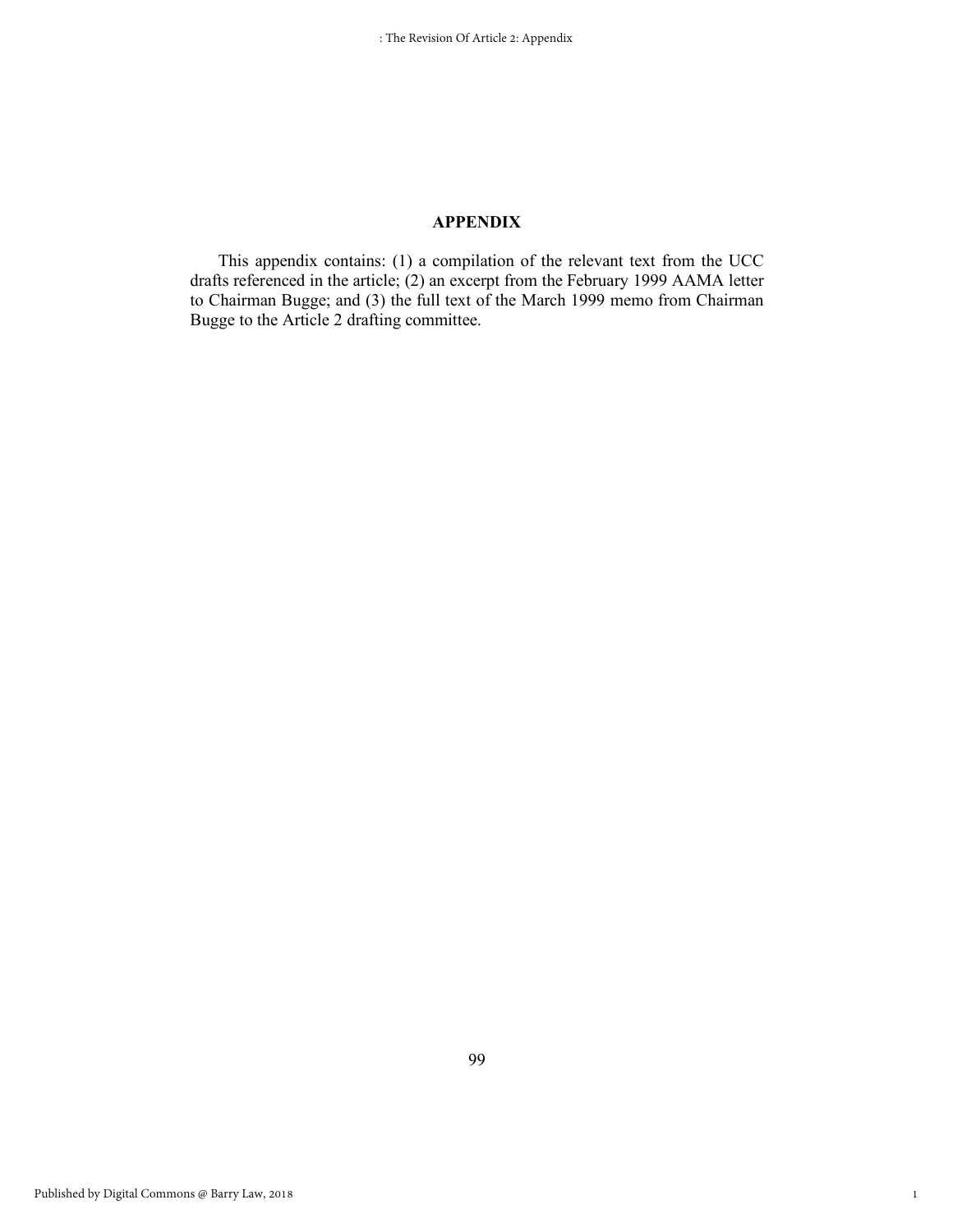### **STATUTE OF FRAUDS**

### **Section 2-201, January 1993 Draft**

### **SECTION 2-201. FORMAL REQUIREMENTS; STATUTE OF FRAUDS FOR CONSUMER CONTRACTS.**

(a) A contract or modification thereof under this Article, other than one for consumer goods, is enforceable whether or not there is a writing signed or a symbol authenticated by a party against whom enforcement is sought or the contract or modification is not capable of performance within one year of its making.

(b) A contract for the sale of consumer goods for the price of \$50 or more is not enforceable by way of action or defense unless there is a writing or symbol that is sufficient to indicate that a contract for sale has been made between the parties, that describes the goods sold and that is signed or authenticated by the party against whom enforcement is sought . . .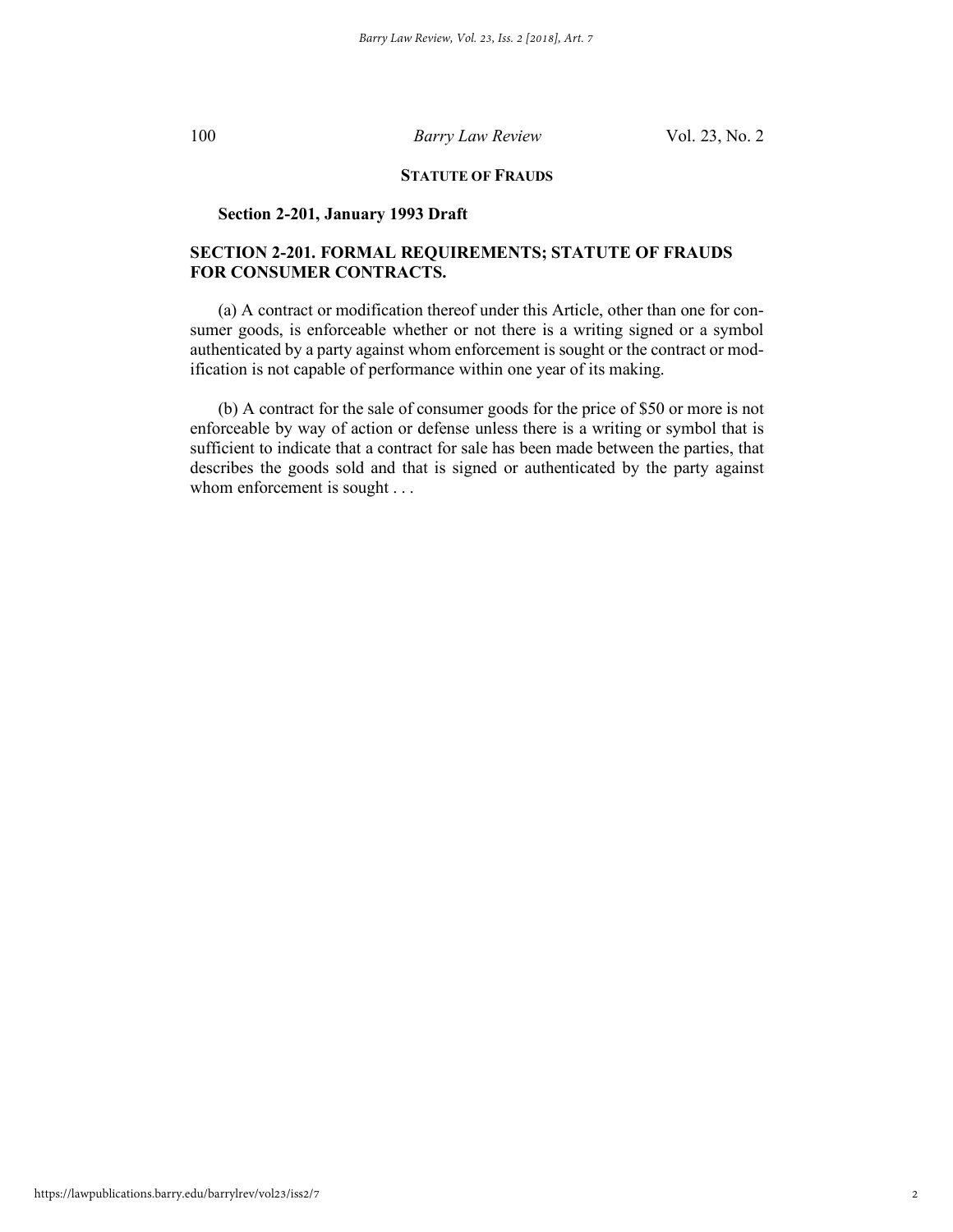### **SECTION 2-201, JULY 1994 DRAFT**

### **SECTION 2-201. NO FORMAL REQUIREMENTS.**

A contract . . . is enforceable, whether or not there is a writing signed or a record authenticated by a party against whom enforcement is sought, even if the contract . . . is not capable of performance within one year after its making.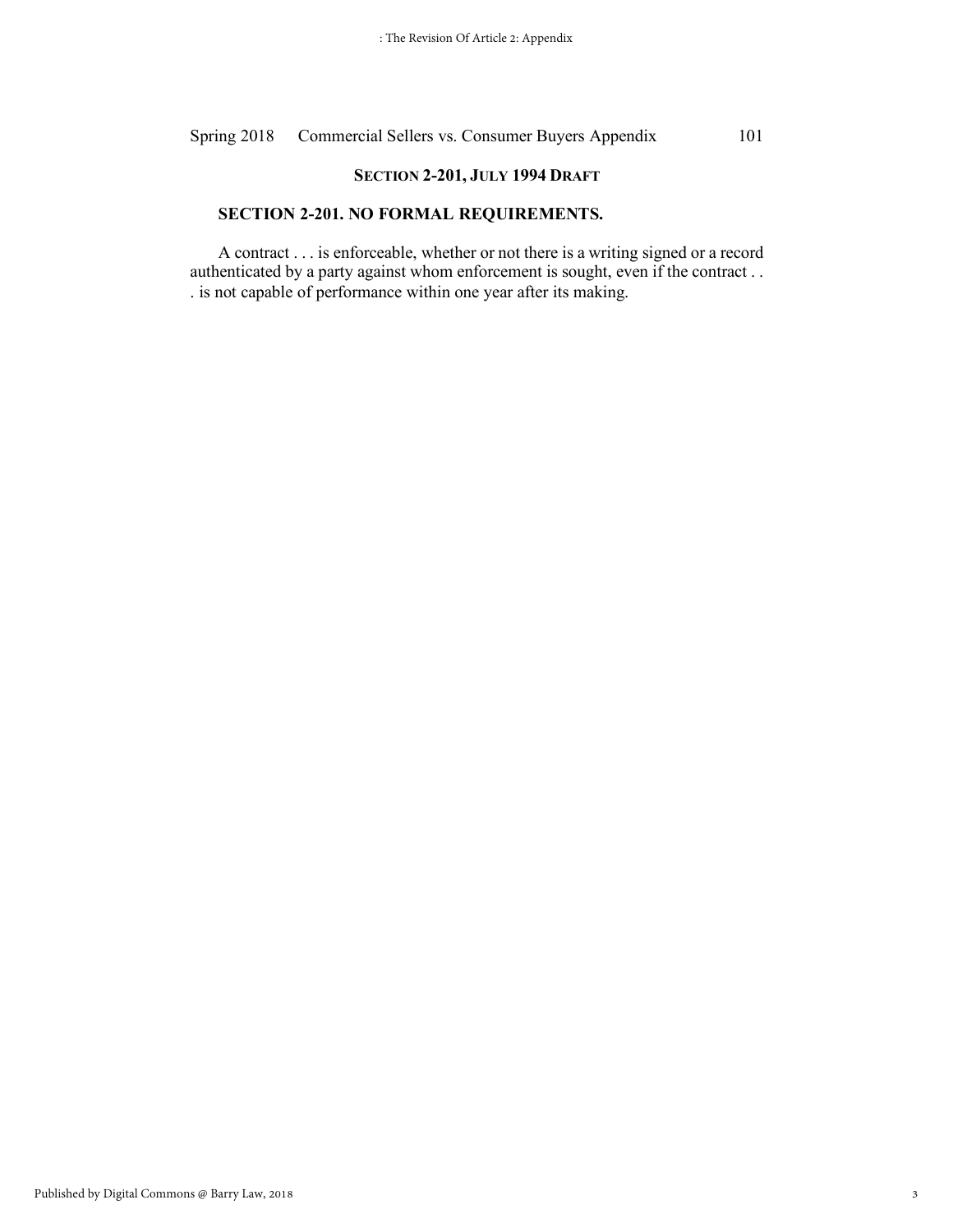### **WARRANTIES**

### **Section 2-313, January 1993 Draft**

### **SECTION 2-313. EXPRESS WARRANTIES BY AFFIRMATION, PROMISE, DESCRIPTION, SAMPLE.**

(a) Subject to subsection (b), any affirmation of fact or promise made by the seller to the buyer or to the public that relates to the goods, or any description or any sample or model of the goods of which the buyer has knowledge at the time of contracting or thereafter, becomes part of the bargain and creates an express warranty that the goods shall conform to the affirmation or promise or the description, sample or model.

(b) If the seller proves by clear and affirmative evidence that the buyer was unreasonable in concluding that the affirmation, promise, description or sample was part of the bargain, no express warranty is made.

(c) To create an express warranty under subsection (a), it is not necessary that the seller use formal words, such as "warrant" or "guarantee", or have a specific intention to make a warranty. However, an affirmation merely of the value of the goods or a statement purporting to be merely the seller's opinion or commendation of the goods does not create a warranty.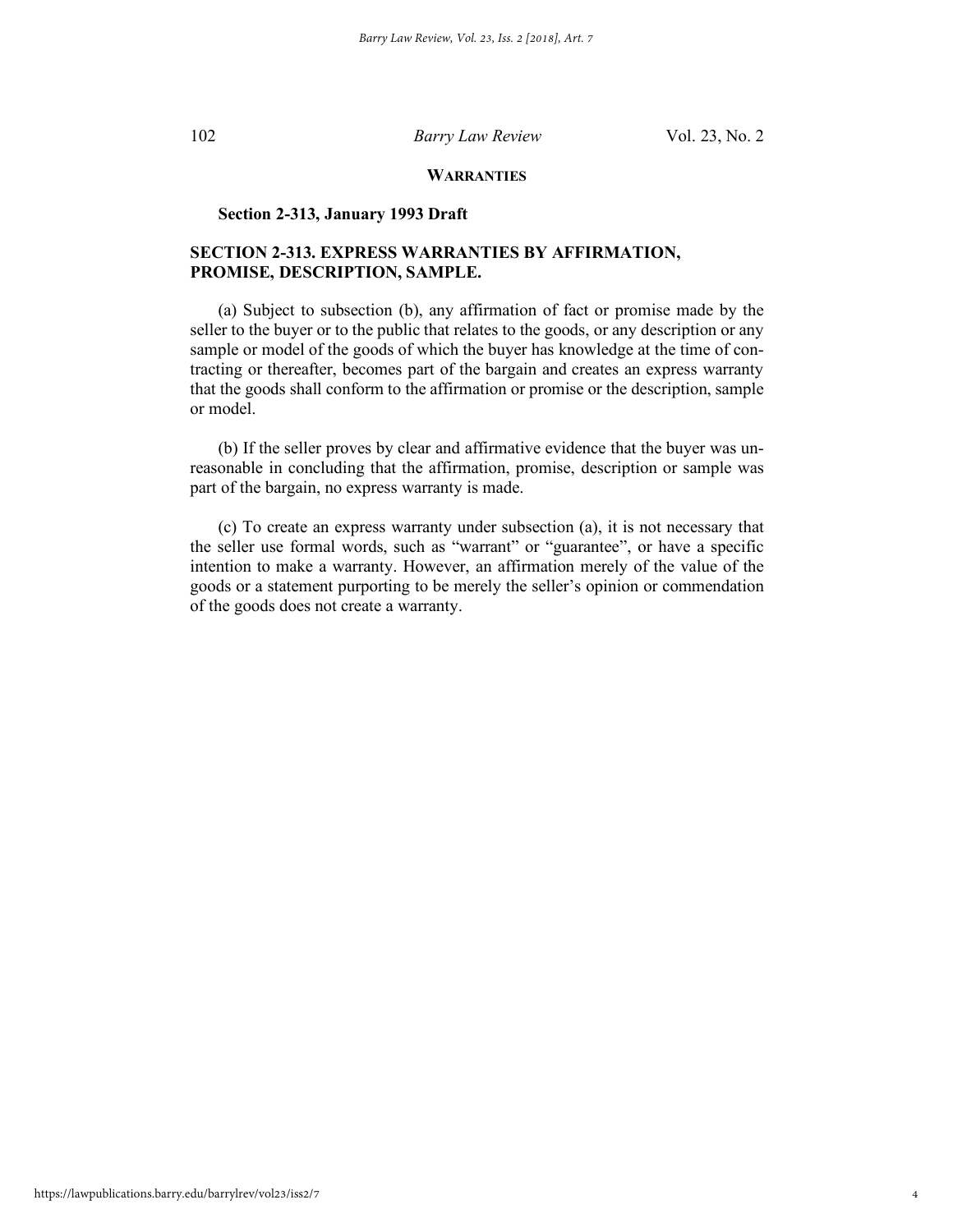### **Section 2-313, July 1994 Draft**

. . .

### **SECTION 2-313. EXPRESS WARRANTIES BY AFFIRMATION, PROMISE, DESCRIPTION, SAMPLE.**

(c) Except as otherwise provided in subsection (d), a description, affirmation of fact, or promise made by a seller, including a manufacturer, to the public which relates to goods to be sold presumptively creates an express warranty to any buyer that the goods will conform to the description, affirmation, or promise. Subject to Section 2-318, the buyer may enforce the express warranty directly against the seller, whether or not the express warranty is part of the contract with the buyer's immediate seller.

(d) An express warranty is not created under subsection (c) if the seller establishes that the description, affirmation of fact, or promise:

(1) was made more than a reasonable time before or after the sale;

(2) was made to a segment of the public of which the buyer was not a part; or

(3)resulted from a mistake upon which the buyer did not reasonably rely.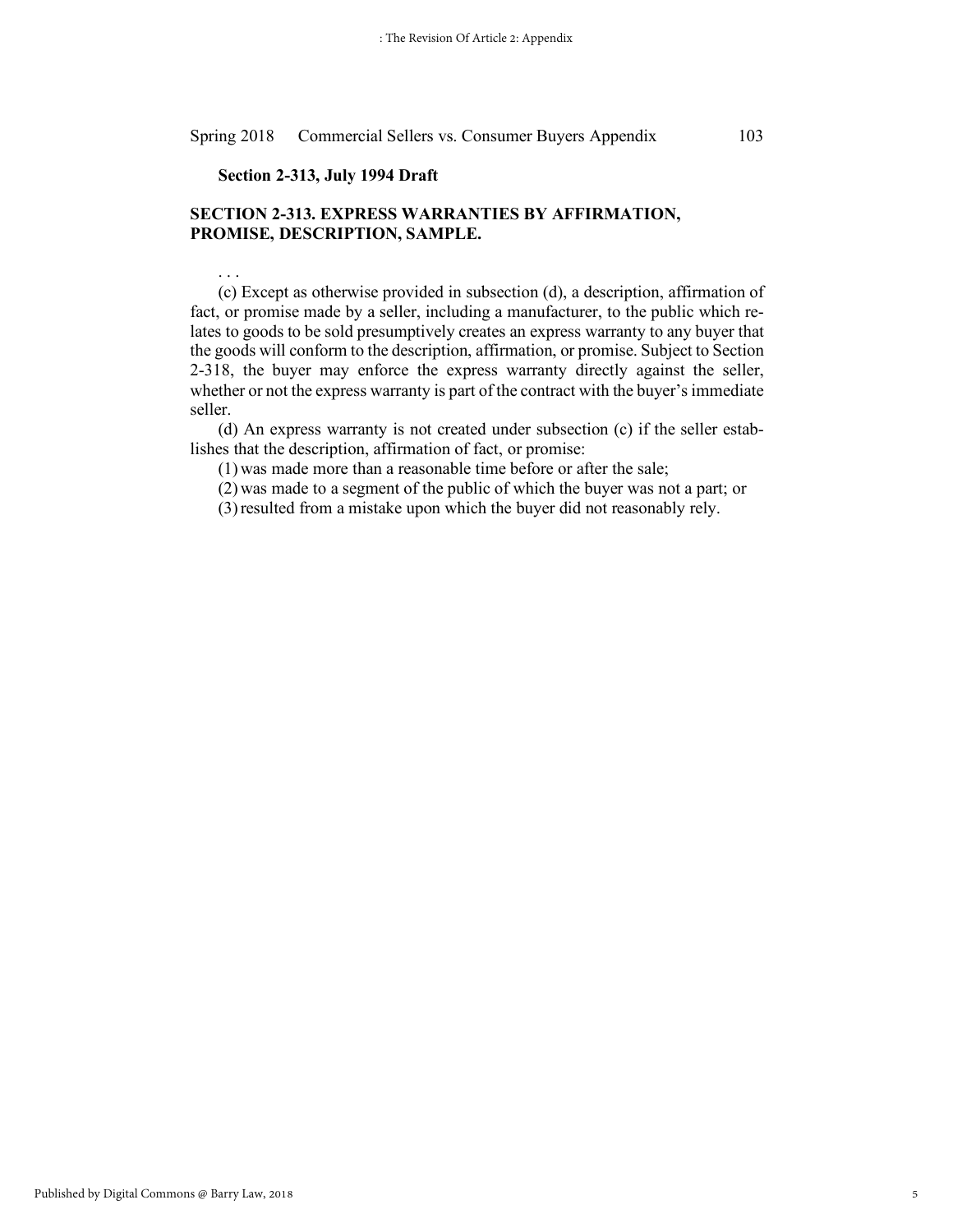. . .

104 *Barry Law Review* Vol. 23, No. 2

### **Section 2-313, July 1996 Draft**

### **SECTION 2-313. EXPRESS WARRANTIES.**

(c) Any affirmation of fact, promise, description, sample or model made or provided under subsection (b) becomes part of the agreement unless the seller establishes that a reasonable person in the position of the immediate buyer would either believe otherwise or believe that any affirmation, promise, or statement made was merely of the value of the goods or purported to be merely the seller's opinion or commendation of the goods.

(d) If the seller makes an affirmation of fact or promise relating to or a description of goods to a remote buyer or lessee through an authorized dealer or other intermediary of the seller or through any medium of communication to the public, including advertising, the following rules apply:

(1) An obligation is created if the remote buyer or lessee establishes that it knew of and was reasonable in believing that the goods purchased from another seller or lessor in the distributive chain would conform to the affirmation of fact, promise or description made by the seller;

(2)The obligation may be enforced by the remote buyer or lessee as an express warranty directly against the seller under this [article] . . . .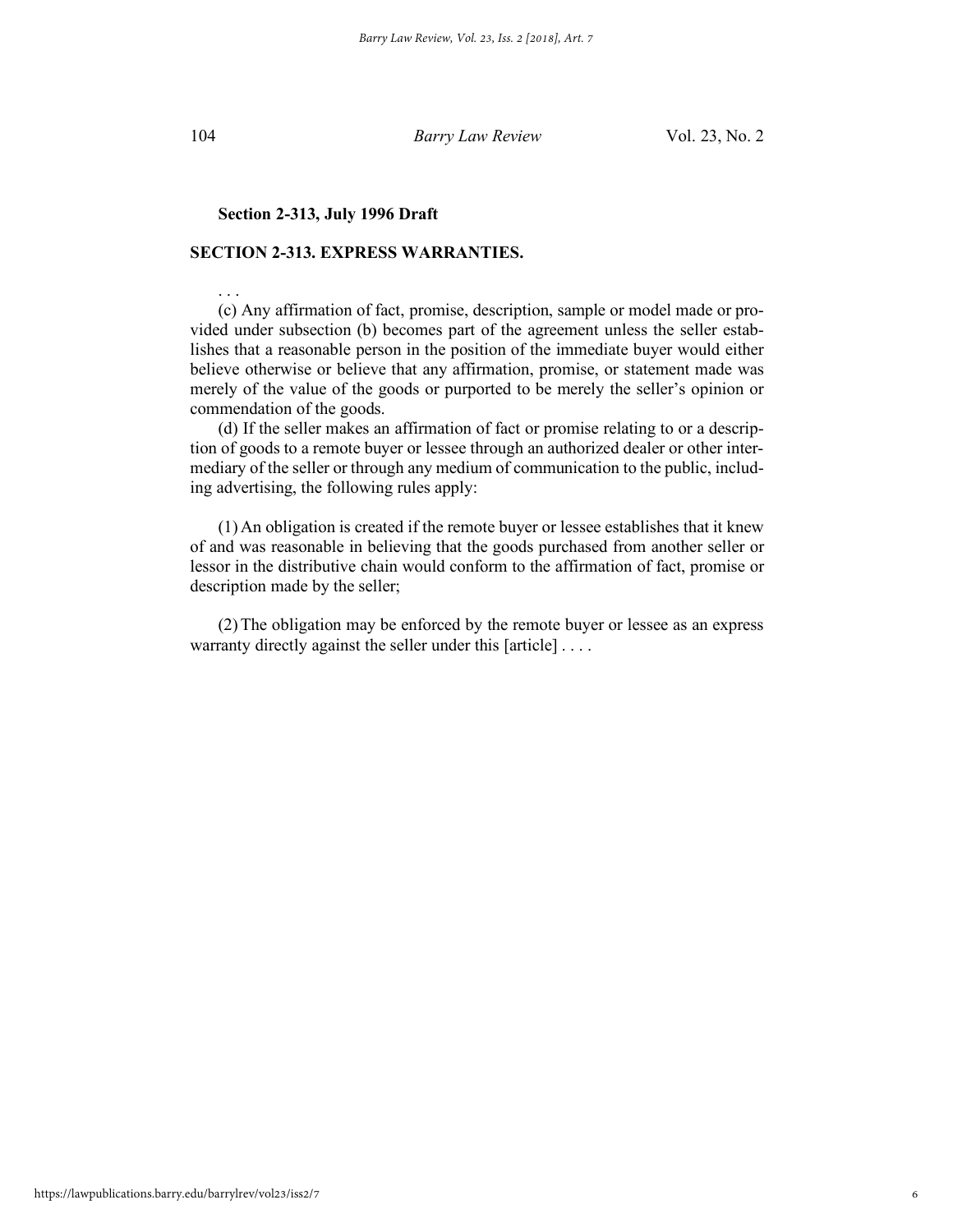### **Section 2-403, July 1999 Draft**

### **SECTION 2-403. EXPRESS WARRANTY TO IMMEDIATE BUYER.**

(a) Any representation made by the seller to the immediate buyer . . . which relates to the goods and becomes part of the basis of the bargain creates an express warranty that the goods will conform to the representation or, with respect to a sample or model, that the whole of the goods will conform to the sample or model.

. . .

(c) A representation under subsection (a) becomes part of the basis of the bargain unless:

 $(1)$  the immediate buyer knew that the representation was not true;

(2) a reasonable person in the position of the immediate buyer would not believe that the representation was part of the agreement; or

(3)in the case of a representation made in any medium of communication to the public, including advertising, the immediate buyer did not know of the representation at the time of the sale.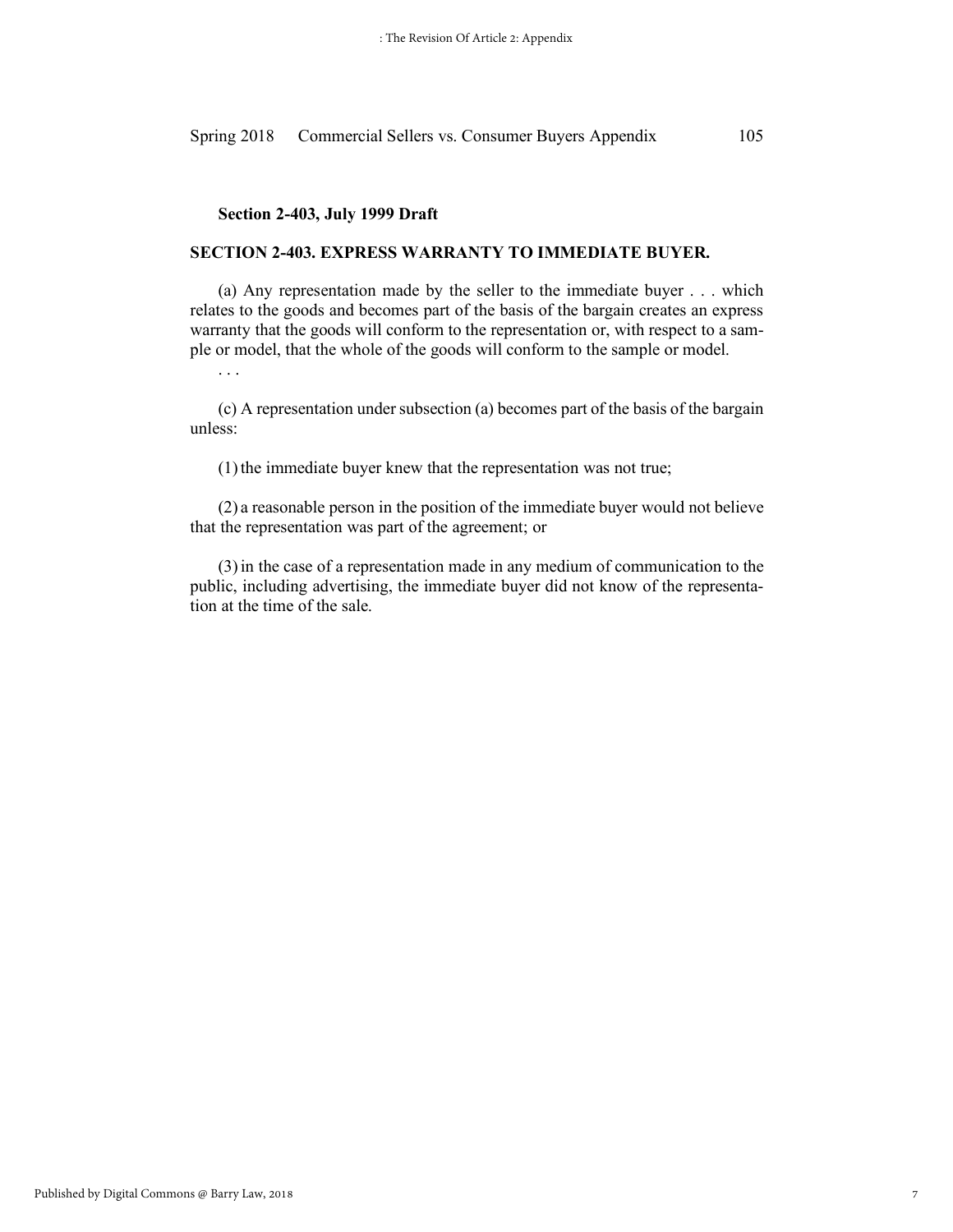. . .

### 106 *Barry Law Review* Vol. 23, No. 2

### **DISCLAIMER OF WARRANTIES**

### **Section 2-316(b)(2), January 1993 Draft**

### **SECTION 2-316. EXCLUSION OR MODIFICATION OF WARRANTIES.**

(2) In contracts for the sale of consumer goods:

[Alt. A] Any agreement disclaiming or limiting the implied warranty of merchantability is inoperative.

[Alt. B] If the Magnuson-Moss Warranty Act applies, any agreement disclaiming or limiting the implied warranty of merchantability is inoperative.

[Alt. C] Any agreement disclaiming or limiting the implied warranty of merchantability is inoperative, unless the seller proves by clear and convincing evidence that the buyer was aware of and understood the clause.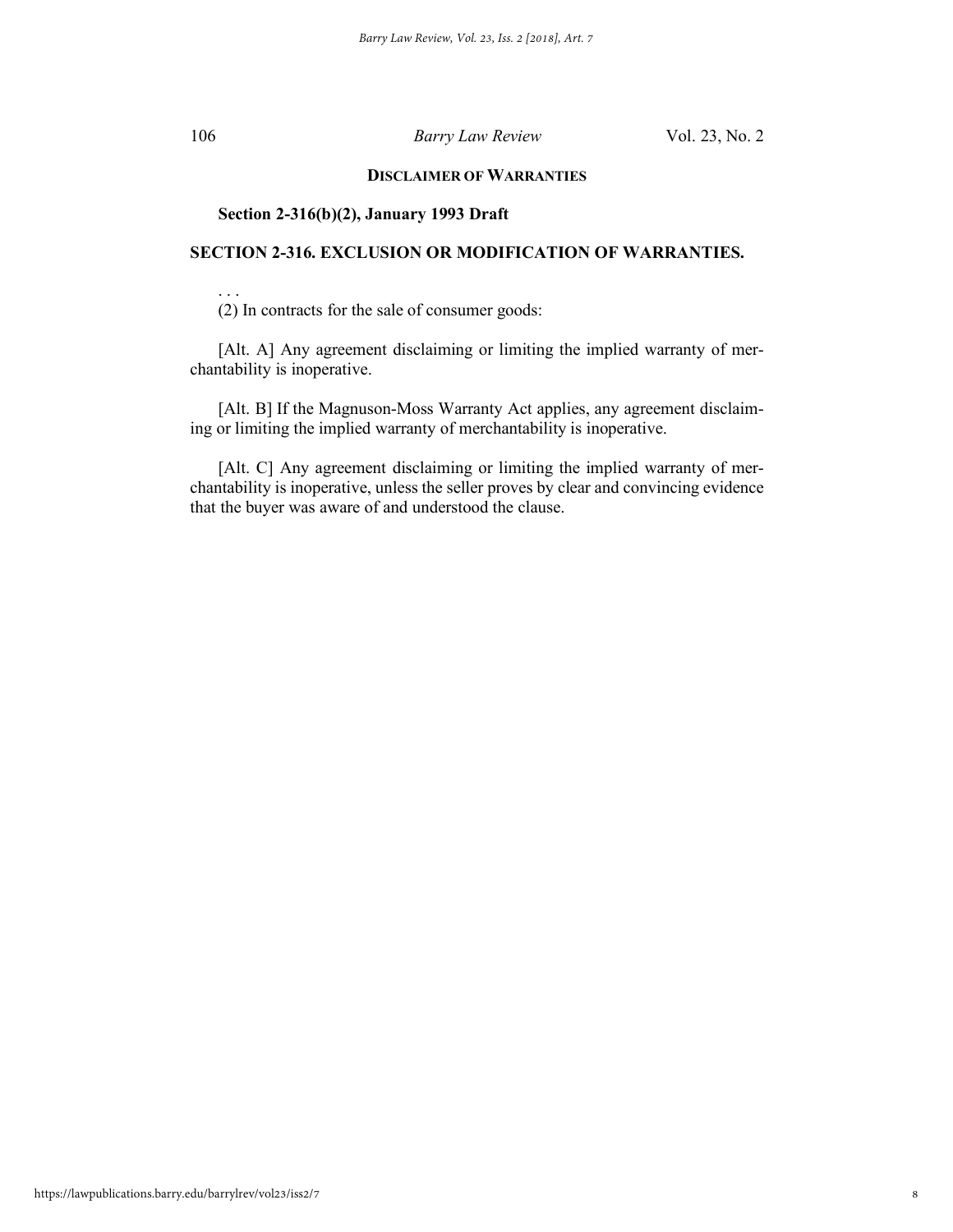### **Section 2-316(e), July 1994 Draft**

. . .

### **SECTION 2-316. EXCLUSION OR MODIFICATION OF WARRANTIES.**

(e) In a consumer contract, terms disclaiming or limiting the implied warranty of merchantability or the implied warranty of fitness for particular purpose must be in a writing or record. The terms are inoperative unless the seller proves by clear and convincing evidence that the buyer understood and expressly agreed to the term.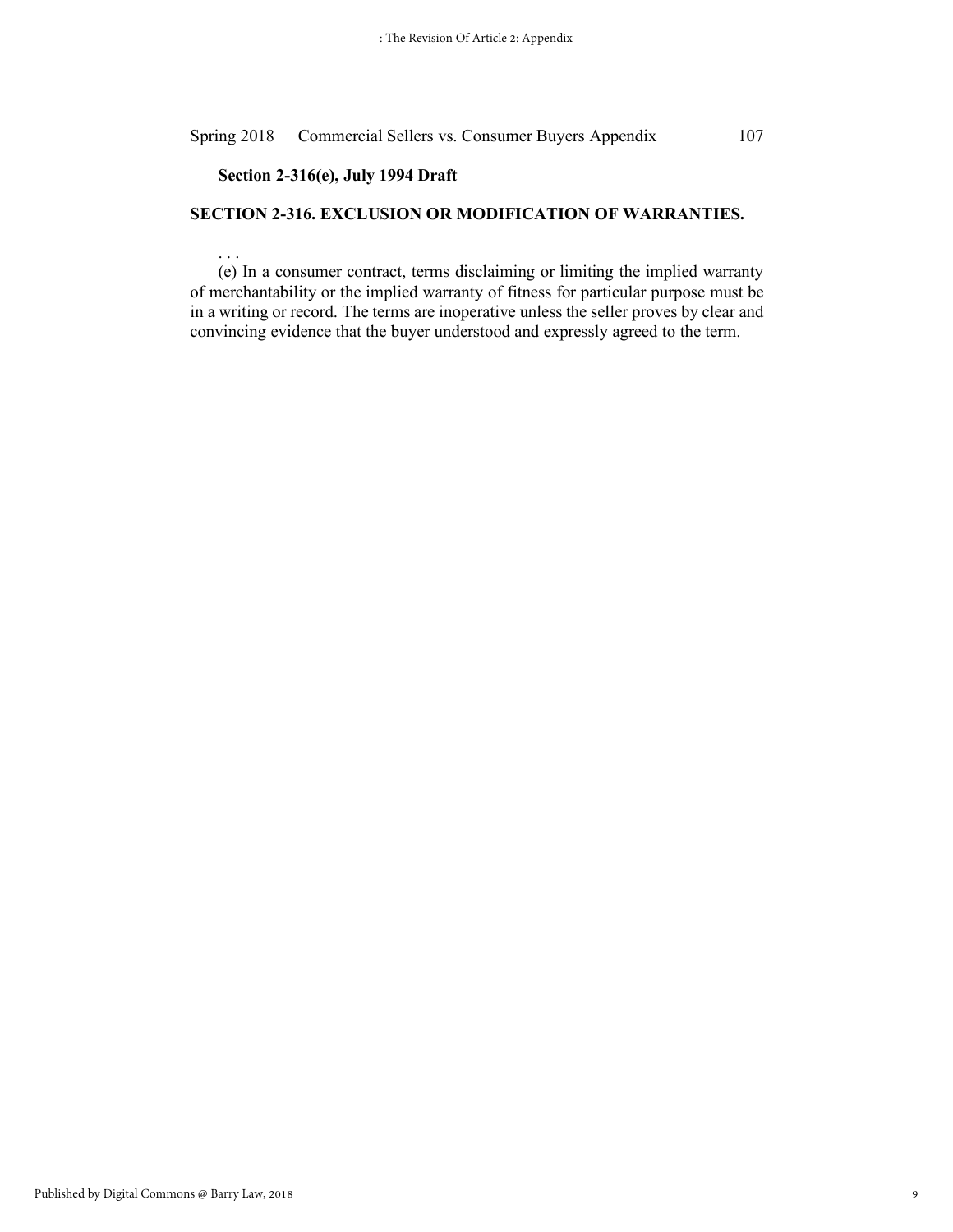. . .

### 108 *Barry Law Review* Vol. 23, No. 2

### **Section 2-316(b)(2), July 1996 Draft**

### **SECTION 2-316. EXCLUSION OR MODIFICATION OF WARRANTIES.**

(e) Terms in a consumer contract excluding or modifying the implied warranty of merchantability or the implied warranty of fitness for particular purpose must be contained in a record and be conspicuous. **[The terms are inoperative unless the seller establishes by clear and affirmative evidence that the buyer expressly agreed to them.]**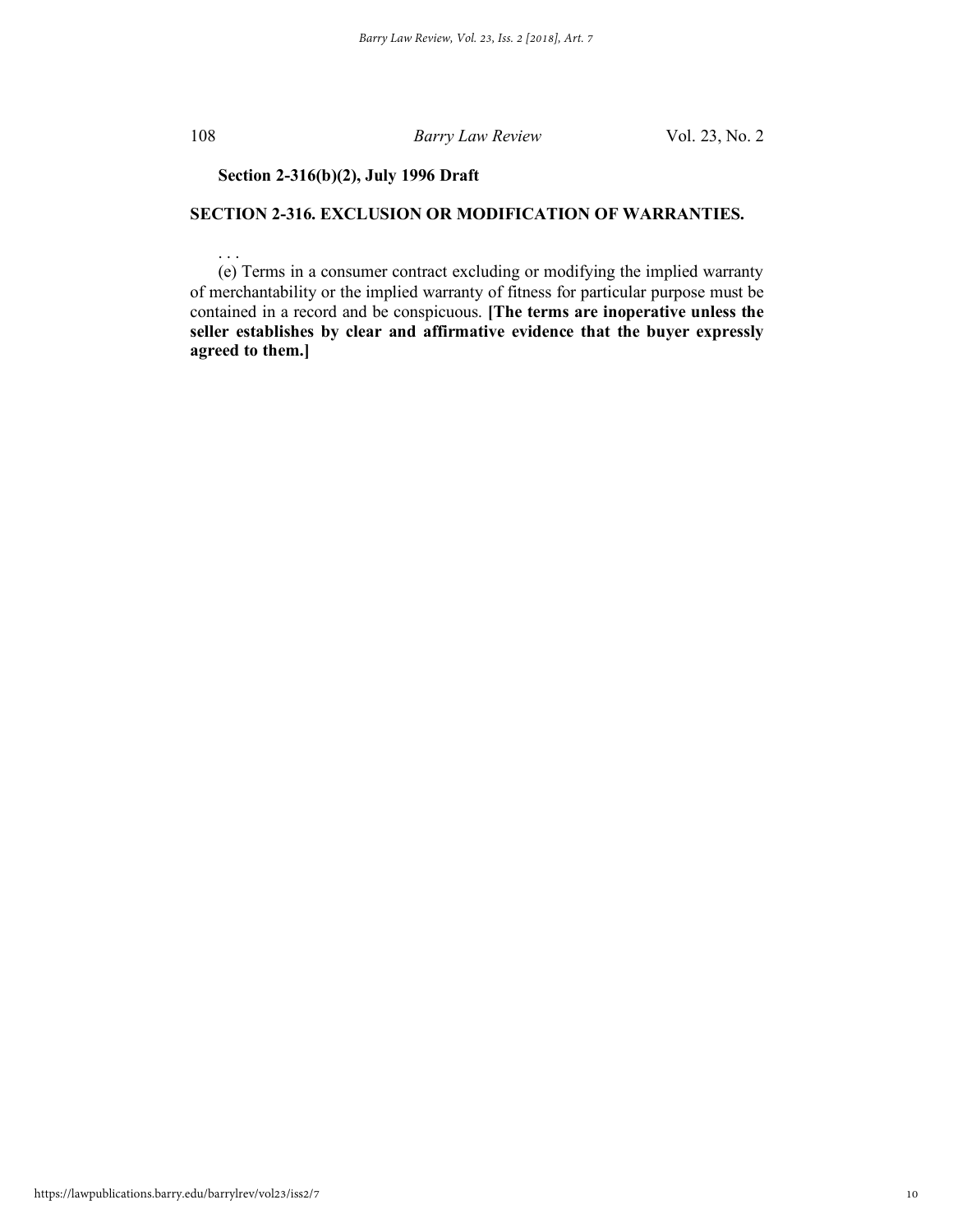### **UNCONSCIONABILITY**

### **Section 2-105, January 1993 Draft**

### **§ 2-302. Unconscionable Contract or Clause.**

(a) [1] If the court as a matter of law finds the contract or any clause of the contract to have been unconscionable at the time it was made the court may refuse to enforce the contract, enforce the remainder of the contract without the unconscionable clause, or it may so limit the application of any unconscionable clause as to avoid any unconscionable result.

(b) If the court as a matter of law finds that a consumer contract or any clause of such contract has been induced by unconscionable conduct or that unconscionable conduct has occurred in the collection of a claim arising from the consumer contract, the court may grant appropriate relief.

. . . (d) In an action in which a party claims unconscionability with respect to a consumer contract:

(1)If the court finds unconscionability under subsection (a) or (b), the court shall award reasonable attorney's fees to the consumer.

(2)If the court does not find unconscionability and the consumer claiming unconscionability has brought or maintained an action known to be groundless, the court shall award reasonable attorney's fees to the party against whom the claim is made.

(3)In determining attorney's fees, the amount of recovery on behalf of the claimant under subsections (a) and (b) is not controlling.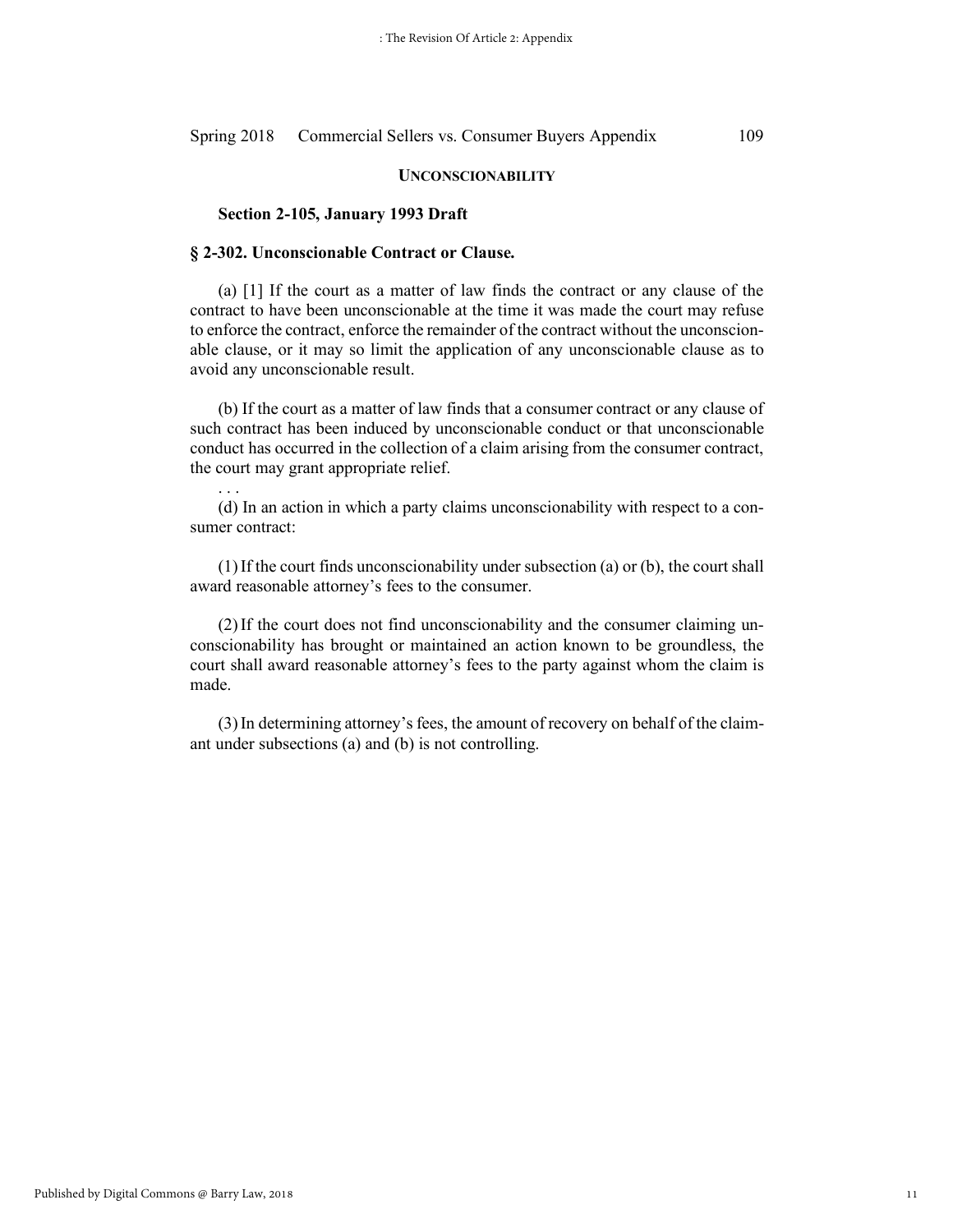### **Section 2-302, December 1994 Draft**

### **SECTION 2-302. UNCONSCIONABLE CONTRACT OR CLAUSE.**

(a) If a court finds as a matter of law that a contract or any clause thereof was unconscionable at the time it was made or was induced by unconscionable conduct, the court may refuse to enforce the contract, enforce the remainder of the contract without the unconscionable clause, or so limit the application of any unconscionable clause as to avoid an unconscionable result.

(b) Before making a finding of unconscionability under subsection (a), the court, on motion of a party or its own motion, shall afford the parties a reasonable opportunity to present evidence as to the setting, purpose, and effect of the contract or clause thereof or of the conduct.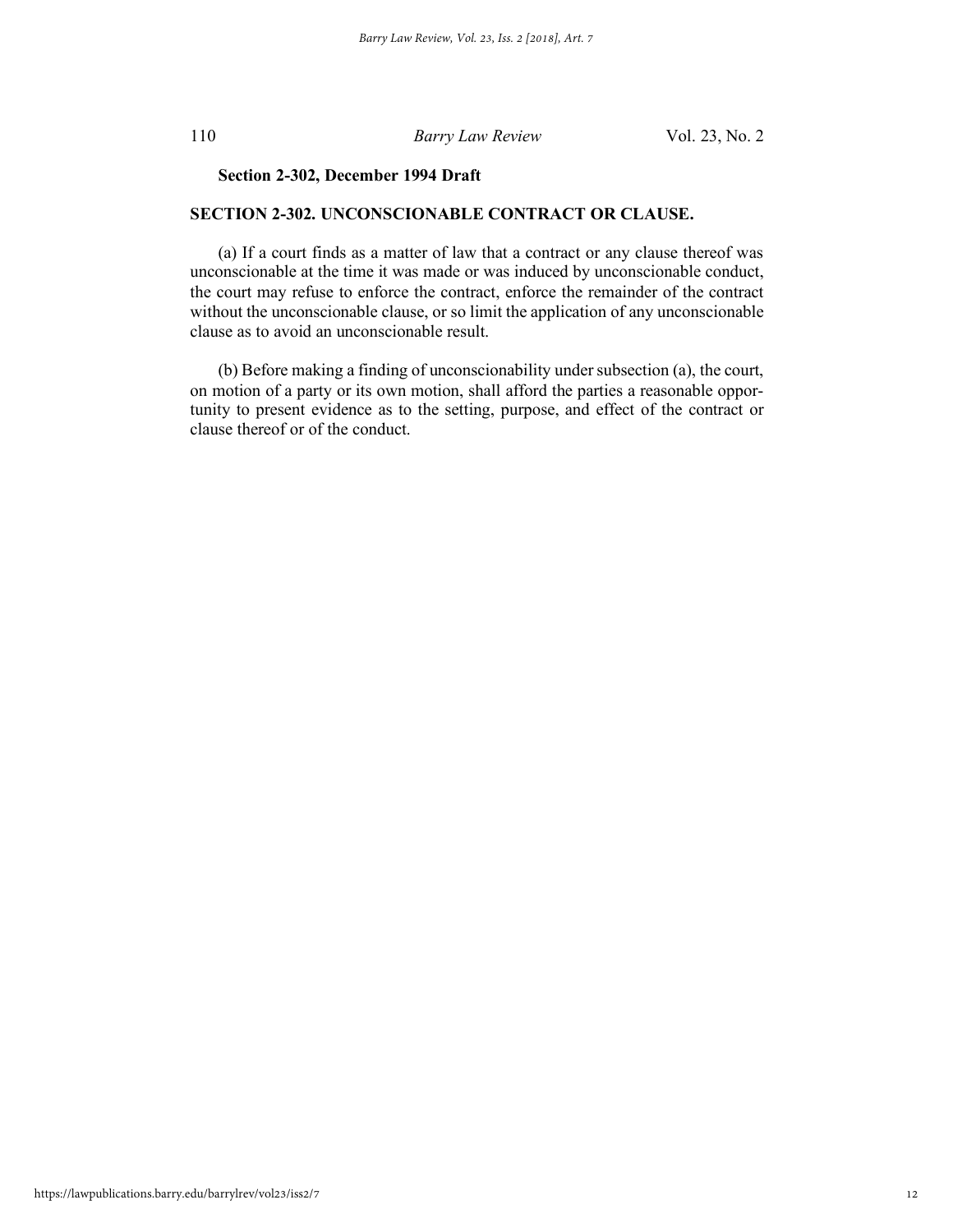### **Section 2-105, July 1999 Draft**

### **SECTION 2-105. UNCONSCIONABLE CONTRACT OR TERM.**

(a) If a court as a matter of law finds a contract or any term thereof to have been unconscionable at the time it was made, the court may refuse to enforce the contract, enforce the remainder of the contract without the unconscionable term, or it may so limit the application of any unconscionable term as to avoid any unconscionable result.

(b) In a consumer contract, a nonnegotiated term in a standard form record is unconscionable and not enforceable if it:

- (1) eliminates the essential purpose of the contract;
- (2) subject to Section 2-202, conflicts with other material terms to which the parties have expressly agreed, or
- (2) imposes manifestly unreasonable risk or cost on the consumer in the circumstances.

(c) If a court as a matter of law finds that a consumer contract or any term thereof has been induced by unconscionable conduct or that unconscionable conduct has occurred in the collection of a claim arising from the consumer contract, the court may grant appropriate relief.

(d) If it is claimed or appears to the court that a contract or any term thereof may be unconscionable, the parties must be afforded a reasonable opportunity to present evidence as to its commercial setting, purpose, and effect to aid the court in making the determination.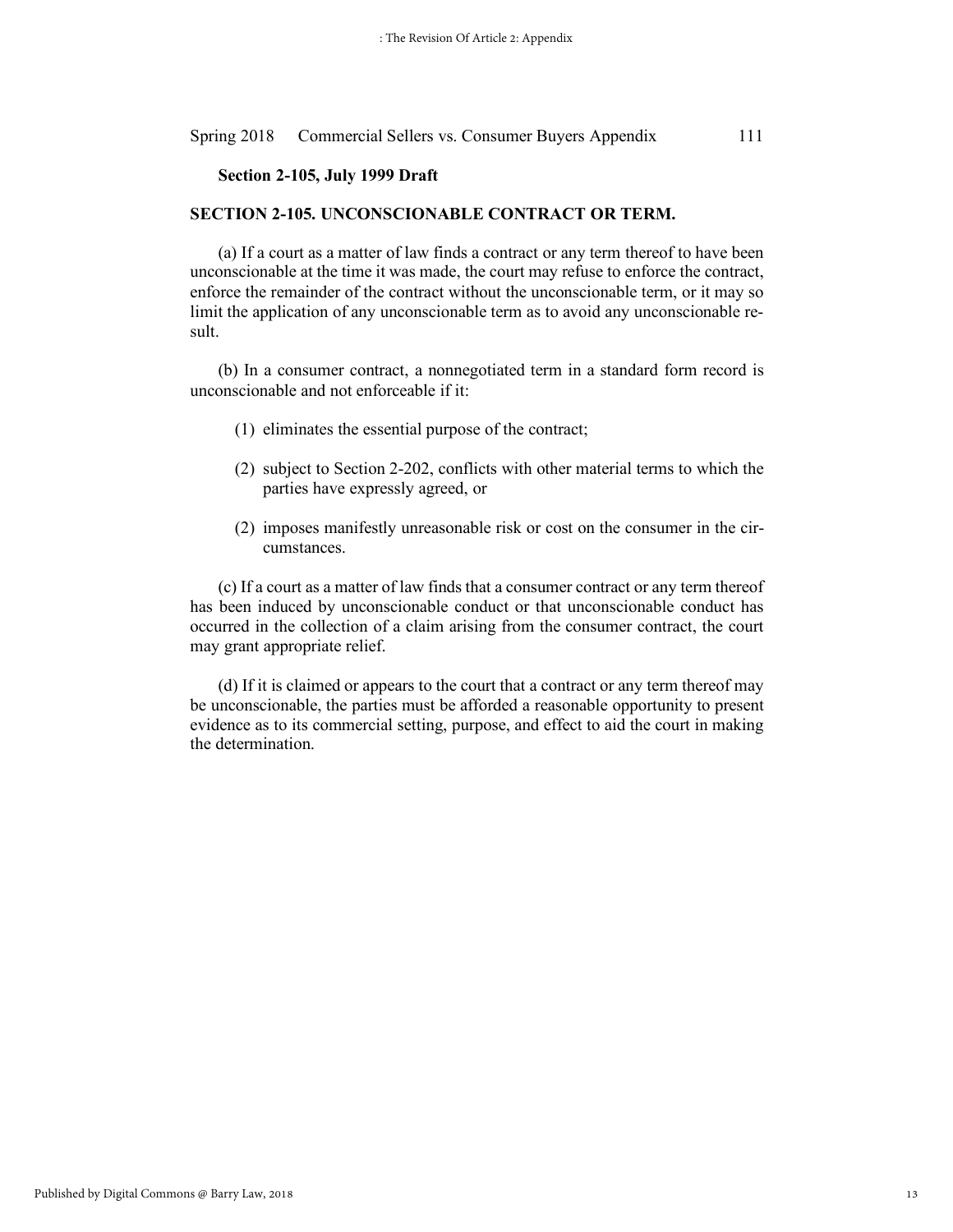### **EXCERPT FROM AAMA LETTER TO LARRY BUGGE (FEBRUARY 4, 1999)**

The revision of Article 2 should be fair and balanced – it should both protect parties from unfair surprise and unreasonable terms and facilitate commerce and safeguard the sanctity of contract. The revision also should clarify points of contention in current law and address new technologies and methods of doing business. Unfortunately, although the drafting committee has been hard at work for well over six years and some progress toward these goals has been made, current Article 2 is still the superior product. We therefore oppose the Article 2 revision in its current form and urge the drafting committee and the Conference to reconsider their goal of completing the project this spring.

We cannot support the adoption of draft Article 2 for several reasons:

• First, many substantive provisions in the draft are not fair and balanced.

• Second, the draft still contains needless and unjustified alterations of existing law, consisting either of non-substantive language changes or of substantive changes that do not address real problems in existing Article 2 or do not reflect new technologies and methods.

• Third, many revised sections, which have not been studied for several years, contain coordination, clarity, and conceptual problems, and therefore are not ready for adoption.

• Fourth, the reporters have only recently introduced embryonic drafts of official comments that will play a crucial role in the judicial development of the revised sales law. These early efforts are not encouraging; the draft comments sometimes obfuscate or fail to reflect written rules and, at other times, appear to retract painstaking compromises made at drafting committee meetings. This much is clear -- much work remains to be done.

• Finally, revised Article 2 is still far from achieving coordination with other NCCUSL drafting projects. For example, the drafters have indicated that many sections of the Article 2 draft "will follow" proposed UCC Article 2B. Revised Article 2 should not be adopted until the drafters determine what Article 2B ultimately will look like.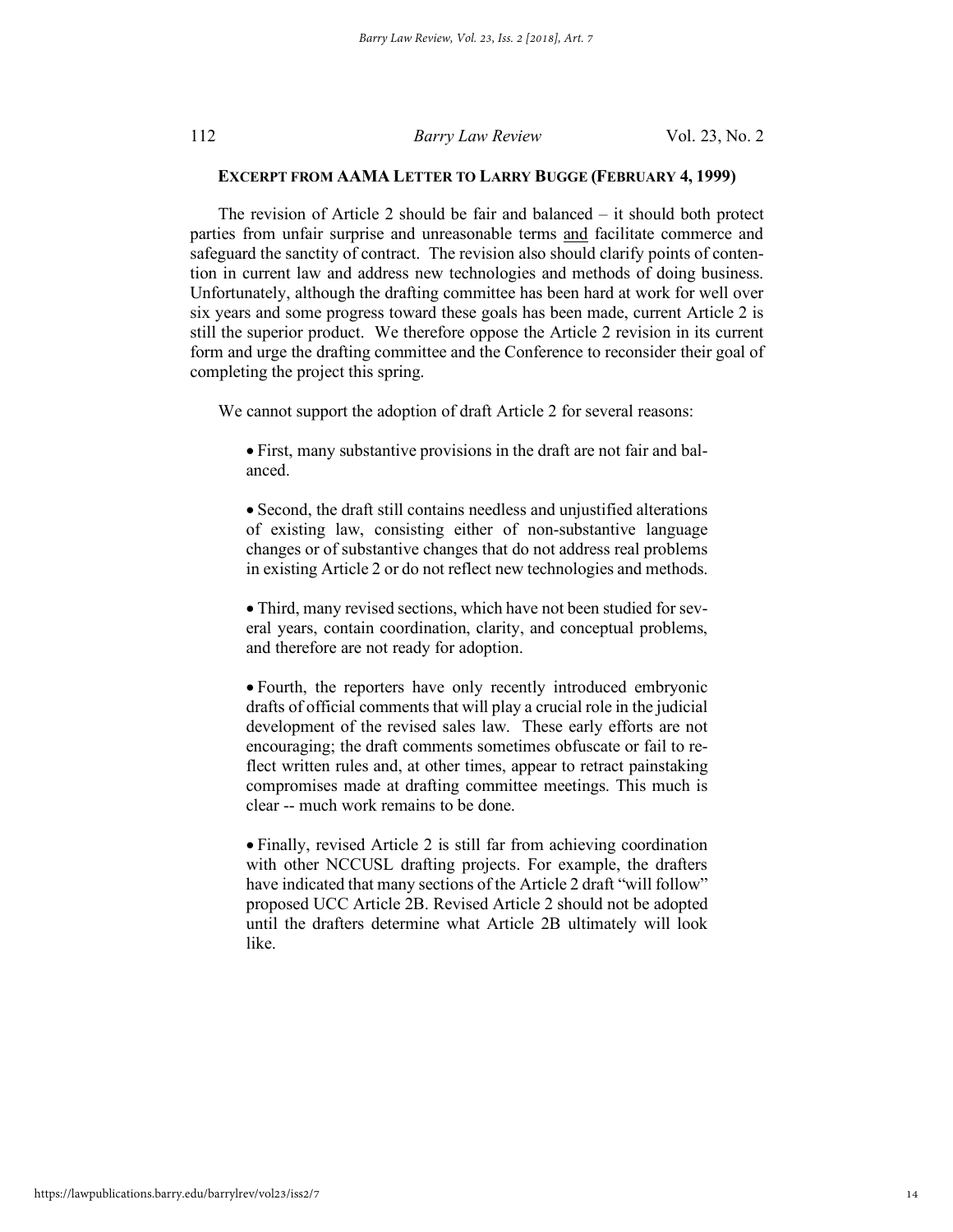### **TEXT OF MEMORANDUM FROM LARRY BUGGE TO ARTICLE 2 DRAFTING COMMITTEE**

**Memorandum**

**To: Article 2 Drafting Committee**

**CC: Reporters**

**From: Lawrence J. Bugge**

**Date: March 10, 1999**

**Re: Executive Session Agenda**

As you know from the meeting materials you have or soon will receive, I have scheduled an executive session of the Committee, without observers, for 7:45 am on Friday March 5. A continental breakfast will be available. This memo is intended to explain the reason and agenda for that meeting.

This is the last scheduled meeting of the Drafting Committee. We are scheduled to present a final draft for approval by the ALI at its meeting in May, and to the Conference in July. As all of us are keenly aware, there is still a great deal of controversy and opposition to some of the provisions of the draft among industry observers and the organizations they represent. It appears unlikely that we can convert these interested parties to supporters of the project, but it may be possible to reduce or even to neutralize their opposition by making some changes in the draft. Without some movement in that direction, many major industries will actively oppose enactment of revised Article 2, which will likely prevent wholesale or at least uniform adoption of the Article, since unlike Article 2B, it has few if any strong supporters.

During the last Drafting Committee meeting, and since, and with my knowledge and encouragement, two members of our Committee, Boris Auerbach and Bill Henning, had some informal discussions with several of the observers who represent industries that have been our most consistent critics. The observers participating were Andy Koblenz, Charlie Keeton, and Bob Hillman. The purpose of the discussions was to try to determine what further changes in the draft would be necessary and sufficient for their clients to withdraw active opposition to enactment of revised Article 2 in the legislatures. A list of issues was developed and presented to Boris and Bill and passed on to me, the Conference leadership and the Reporters. All of these issues are also presented in Keeton's latest letter to the Committee dated March 8, a copy of which you have or will soon receive. The letter makes no reference to the discussions mentioned above.

I initiated a conference call today with Koblenz, Keeton, and Hillman to review their objections and to confirm that these issues represented their clients' ''bottom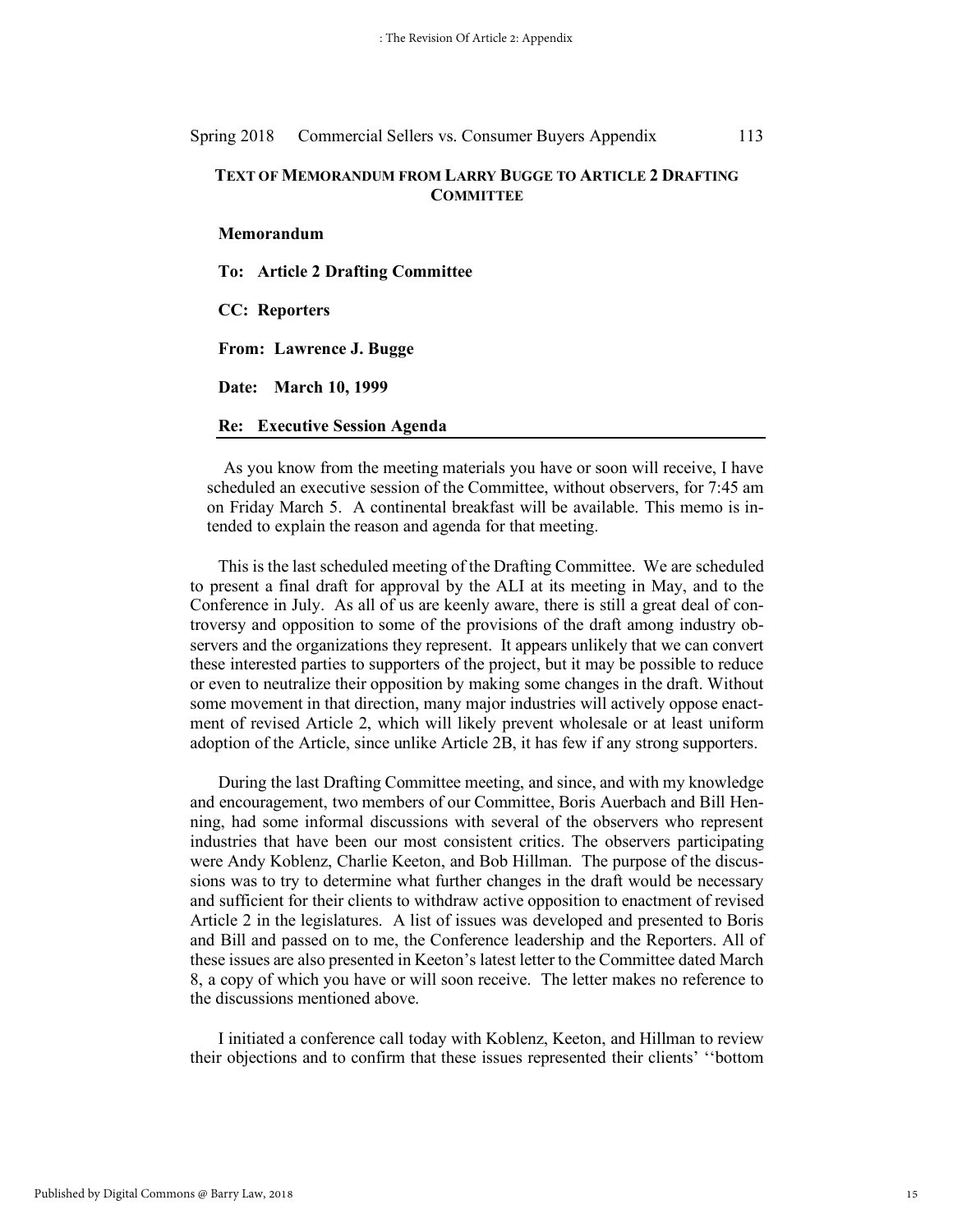line." They assured me that if all (and probably if most) of these objections are resolved, their clients would take a neutral position on enactment. They also acknowledged that opposition from other allied quarters, especially NAM, had been "influenced" by their clients' positions, and would likely also be neutralized if their clients' concerns are addressed.

I have listed below, in no particular order, the issues that we discussed and the changes industry wants. In most cases, I have also indicated my own reaction and recommendation, and in some casesO [sic] the position of the Reporters. Some of the changes requested have already been addressed in the March 1 draft.

1. 2-201 Statute of Frauds — return to existing law: part performance should satisfy the statute only to the extent of goods delivered and accepted. Admissions satisfy the statute only if the formation of a contract is admitted, not if just facts from which a contract may be found. I would support the first change but not the second.

2. 2-202 Parol Evidence — they would prefer present law and at least use of "consistent additional terms" rather than "non-contradictory" terms as the draft provides, and restoring the comments we brought up into the statute back in comments. I am rather indifferent to these changes, and I don't think these are one of their major issues.

3. Electronic contracting — while earlier indicating that they preferred the "minimalist" approach the committee adopted at its last meeting, GE at least now supports following Art. 2B on these provisions. See Keeton letter, p. 6. At last week's conformity meeting the recommendation of the group including me and our reporters is that Art. 2 do just that. While these provisions may ultimately be placed in Art. 1, they now must appear separately in each of the 2's because they will be adopted at different times.

4. 2-206 Unenforceable terms in Consumer Contracts — they prefer elimination of this provision in the text and at most treating it in a comment to the Unconscionability Section 2-105. The ALI ad hoc committee chaired by Justice Peters also seems to favor relocation of this issue to 2-105, but probably in the text rather than a comment. As to this and the following one, I think a comment would suffice, along the lines of Fred Miller's suggested draft, attached. The reporters disagree.

5. 2-207(d) Gateway Problem — they would prefer to leave this problem to the courts, but I sense this is not a major issue for these observers and their clients. It is for Gateway itself, however, as the parade of contract professor condemnations they elicited attests. I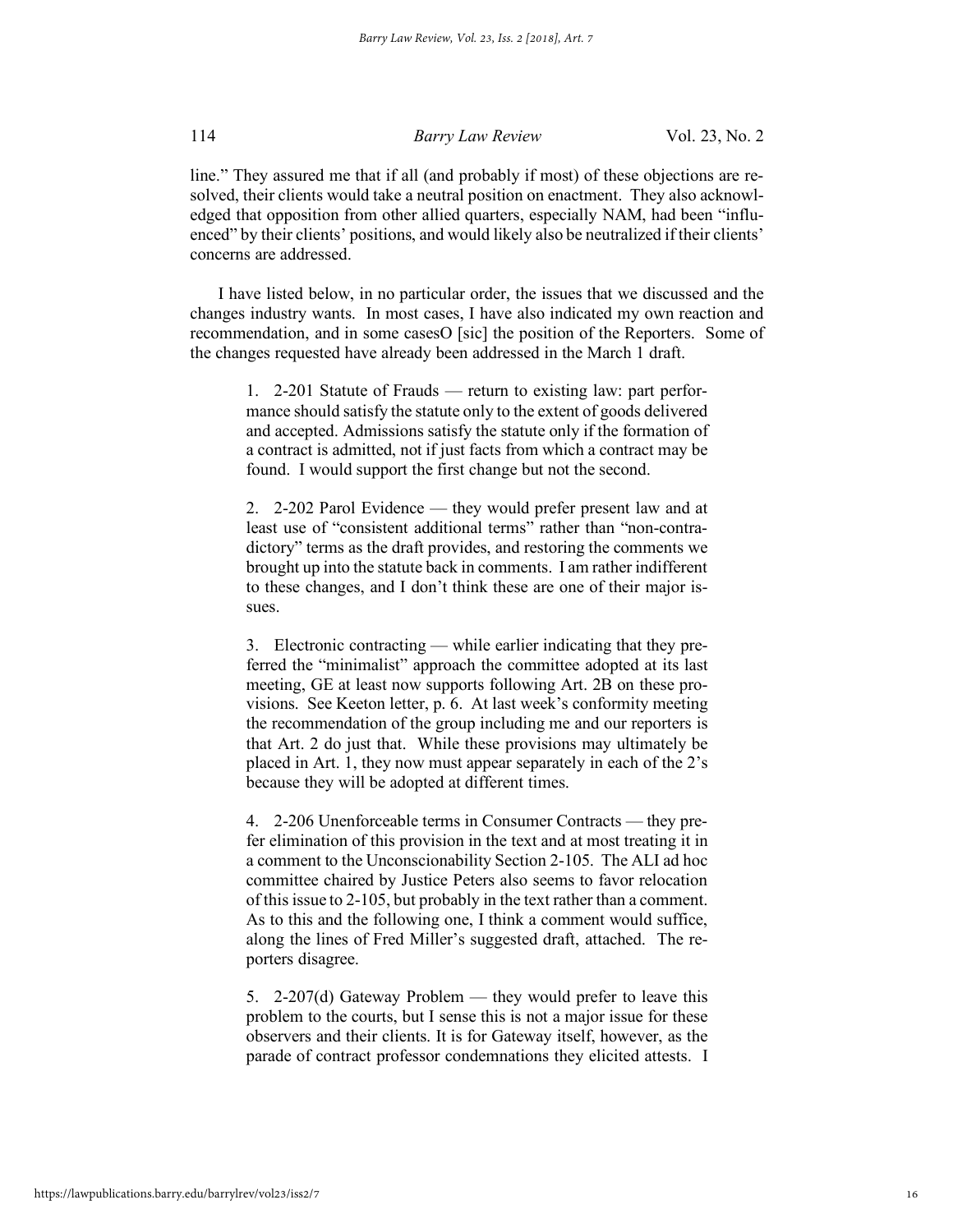think this too could be better, and less controversially, addressed in a comment to 2-105. The reporters disagree.

6. 2-207 (a)-(c) Battle of the Forms — as I understand their position, they would like to give effect to "additional terms" that appear in a form containing a "my way or the highway" clause when the other party's form is silent as to the additional terms and does not contain its own "highway" clause. In such circumstances, the second party's silence would not operate as a knockout, leaving the parties to gap-fillers. I and the reporters oppose this change because it would reward the sophisticated and punish the party whose form was incorrectly drafted.

7. 2-209 Modification — they want to eliminate tOhe [sic] ban on NOM clauses in consumer contracts and restore the application of the Statute of Frauds if the modification takes the contract over the \$5,000 threshold. The reporters, Ellen Peters, and I do not oppose these changes.

8. 2-403 Express Warranties — they want the "basis of the bargain" language to read "if" rather than its present formulation that representations become part of the "basis of the bargain" unless certain conditions are met. The reporters, Fred Miller and I would oppose this change. They also wanted a comment to make that the creation of express warranties is subject to the Parole Evidence Rule. Such a comment has been added in Comment 2. Finally, they appear to want some indication in the text that "basis of the bargain" implies that some reliance must be found before representations made through advertising rise to the level of an express warranty. I would oppose such an addition.

9. 2-404 Denny case comment — they would like the lead-in language to the comment we negotiated with the ALI to be clarified. This has been done.

10. 2-406 Ban on Disclaimer of Merchantability in Consumer Contracts — Alternative B to  $(c)(1)$  is language for the 10 states or so that currently preclude such disclaimers. The observers don't want to highlight this option by showing it in the text; as in Article 9 we could show the suOggested [sic] language in an appendix or at most in a comment. I have no objection to either approach, but it should be noted that at its October meeting the ALI Council voted 34-3 in a sense of the house motion that there should be some implied warranties of merchantability and fitness that should not be disclaimable.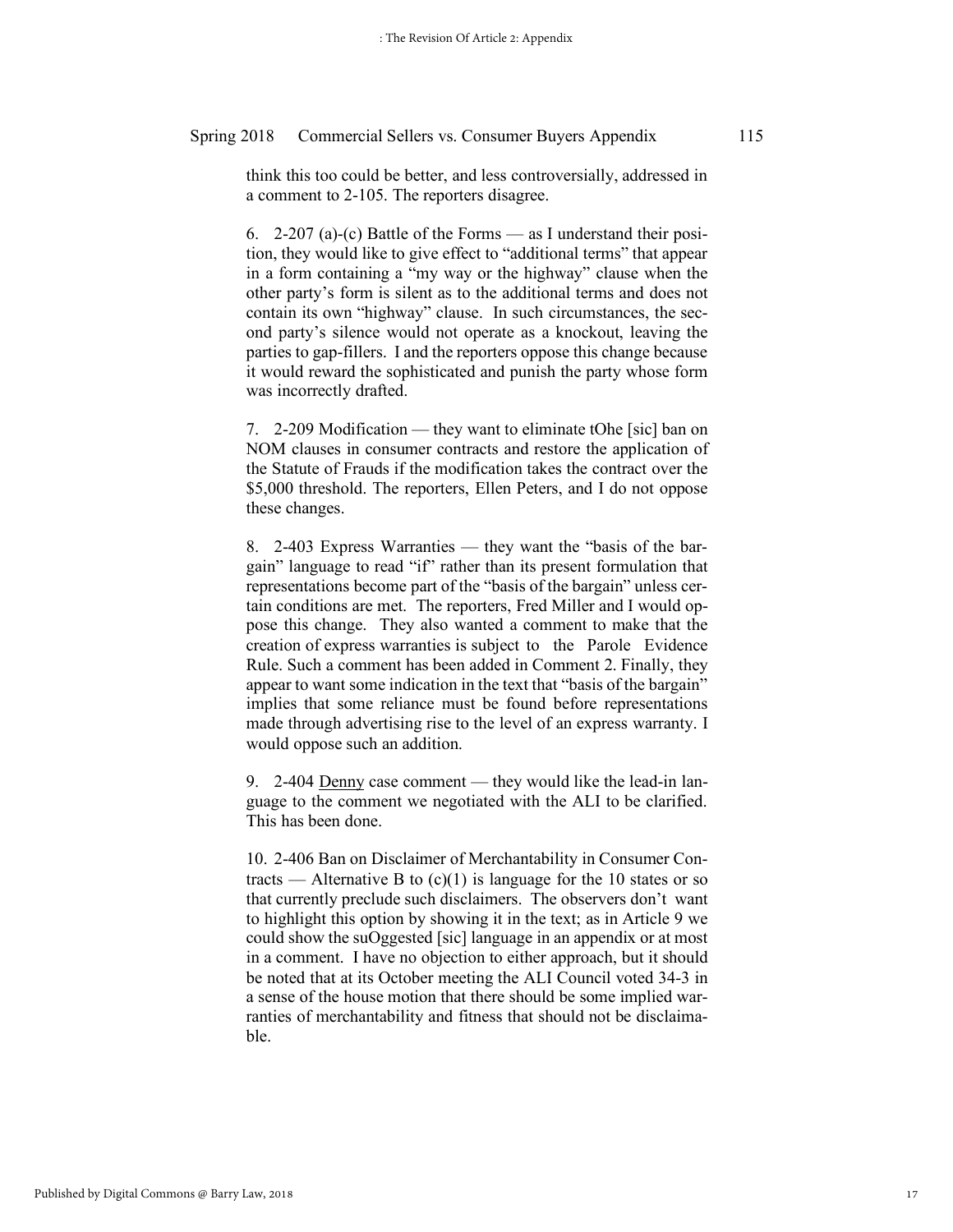11. 2-407(3) Conflict of Warranties — this section provides that "except in a consumer contract" express warranties displace implied warranties. They object to the quoted language which the committee removed in Dallas, but which was restored at the request of Prof. Elizabeth Warren of the ALI Council. The reporters and I would not object to the deletion of the exception, especially since Magnuson-Moss probably precludes the disclaimer effect anyway.

12. 2-408 Pass through warranty to remote buyers — they want a clarification in text or comment that "good sold as new goods" would not cover goods sold by discounters or in a gray market outside the normal chain of distribution. This is not objectionable, and Comment 2 to the section may already sufficiently address this issue. They also want to clarify that an intermediate commercial buyer, such as a distributor, does not get the pass-through warranty intended for the ultimate user.

13. 2-409 Horizontal extension of warranties — Sub (a) precludes the disclaimer or limitation of this warranty for non-personal injury damages, ''unless the seller has a substantial interest" in limiting the warranty to the immediate buyer. They object to this limitation in property damage situations. The reporters and I have no objection to its deletion.

14. 2-102(23) Remedial Promise — they want it made clear that the term does not apply to service contracts, that it essentially refers to a "repair, replace or refund" alternate remedy, and the language referring to the obligation to act arising on the "happening of a specified future event" be clarified or eliminated. They also want it made clear that breach of a remedial promise to repair does not revive an expired statute of limitations that bars an action for breach of the contract. The reporters and I do not object.

15. 2-704 Buyer' use of properly rejected goods — lf the buyer is forced to used non- conforming goods in order to mitigate damages, they believe he should also be liable not only for the value of the use, but also for the "capital loss" arising from the fact that the seller can no longer resell them as "new" goods. This is a difficult issue to capture legislatively, and perhaps it could be addressed in a comment.

16. 2-103 Scope and exclusion of software — the concern is that Art. 2 should not apply to software, unless it is imbedded software included with the sale of the goods. The revised section worked out with the 2B people last weekend probably answers their concerns.